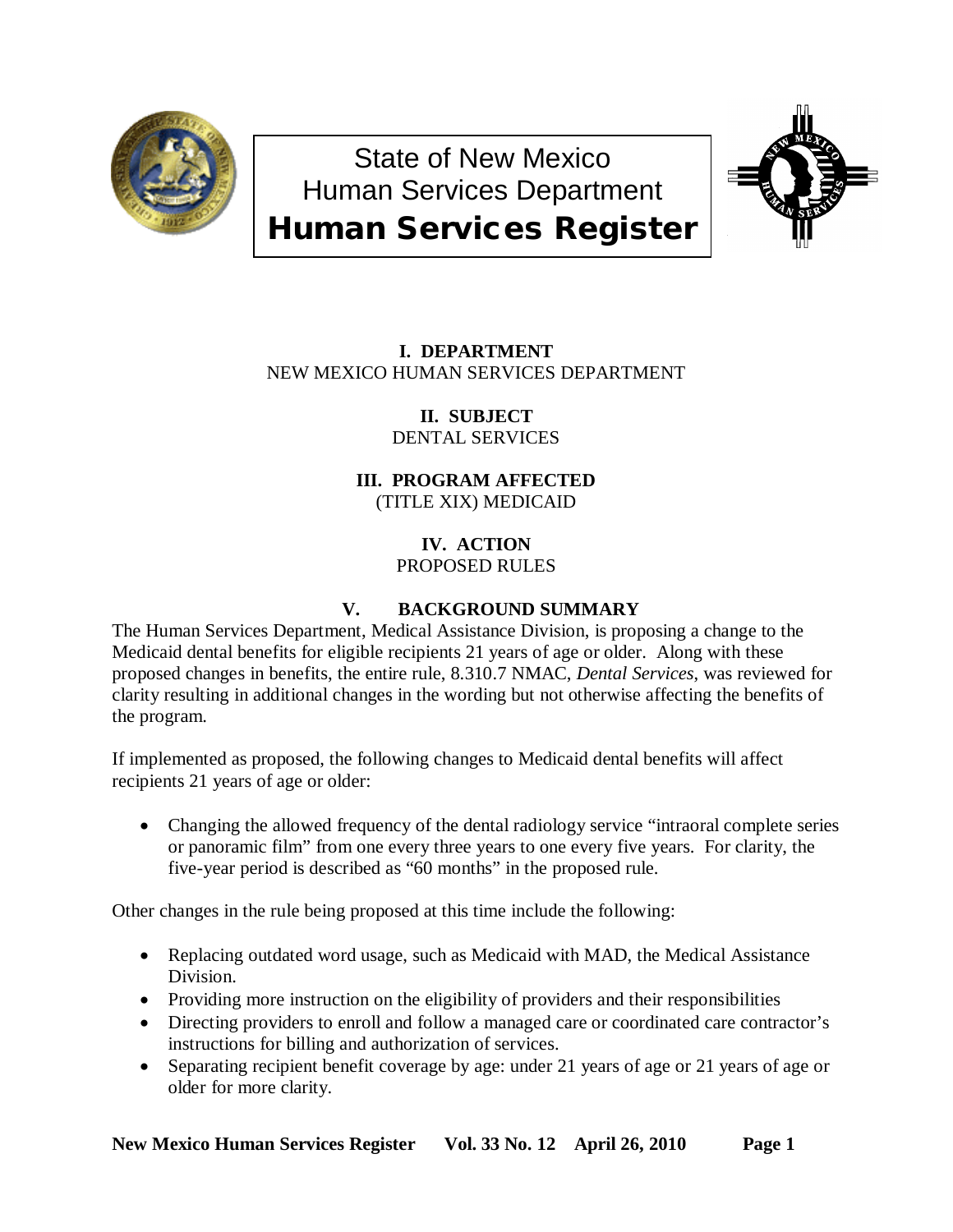- Adding one fluoride treatment once in a 12 month period for eligible recipients 21 years of age or older.
- Clarifying services covered under dental emergencies.
- Adding language instructing providers of their responsibility to determine if a proposed service has already been furnished by another provider.
- Clarifying when a provider may make arrangements for direct payment from an eligible recipient or their personal representative for non-covered dental services.
- Other grammatical and clarifying changes as necessary.

The changes in the dental benefits are being proposed because the Department believes the changes are more in line with the benefits typically available from other dental service insurers. Also, at this time there is a serious shortfall in state revenues which has resulted in reductions in many state agency budgets. The New Mexico Medicaid program budget is no exception. Program costs are outpacing available revenues. Therefore, the Department has looked at dental and other program benefits to determine changes that can be made while still providing medically appropriate services.

The reduction in payments for these services in the Medicaid fee-for-service program is estimated to be \$192,000.

## **VI. RULES**

These proposed rule changes refer to 8.310.7 NMAC of the Medical Assistance Program Policy Manual. This register is available on the Medical Assistance Division web site at [www.hsd.state.nm.us/mad/registers/2010](http://www.hsd.state.nm.us/mad/registers/2010) . The proposed rule changes are attached to the register. If you do not have Internet access, a copy of the rules may be requested by contacting the Medical Assistance Division at 505-827-3156.

## **VII. EFFECTIVE DATE**

The Department proposes to implement these rules effective July 15, 2010.

## **VIII. PUBLIC HEARING**

A public hearing to receive testimony on these proposed rules will be held at 10:00 a.m. on Thursday, May 27, 2010, in the South Park Conference Room, 2055 S. Pacheco, Ste 500-590, Santa Fe, NM.

If you are a person with a disability and you require this information in an alternative format or require a special accommodation to participate in the public hearing, please contact the Division toll free at 1-888-997-2583 and ask for extension 7-3156. In Santa Fe call 827-3156. The Department's TDD system may be accessed toll-free at 1-800-659-8331 or in Santa Fe by calling 827-3184. The Department requests at least ten (10) days advance notice to provide requested alternative formats and special accommodations.

Copies of all comments will be made available by the Medical Assistance Division upon request by providing copies directly to a requestor or by making them available on the MAD website or at a location within the county of the requestor.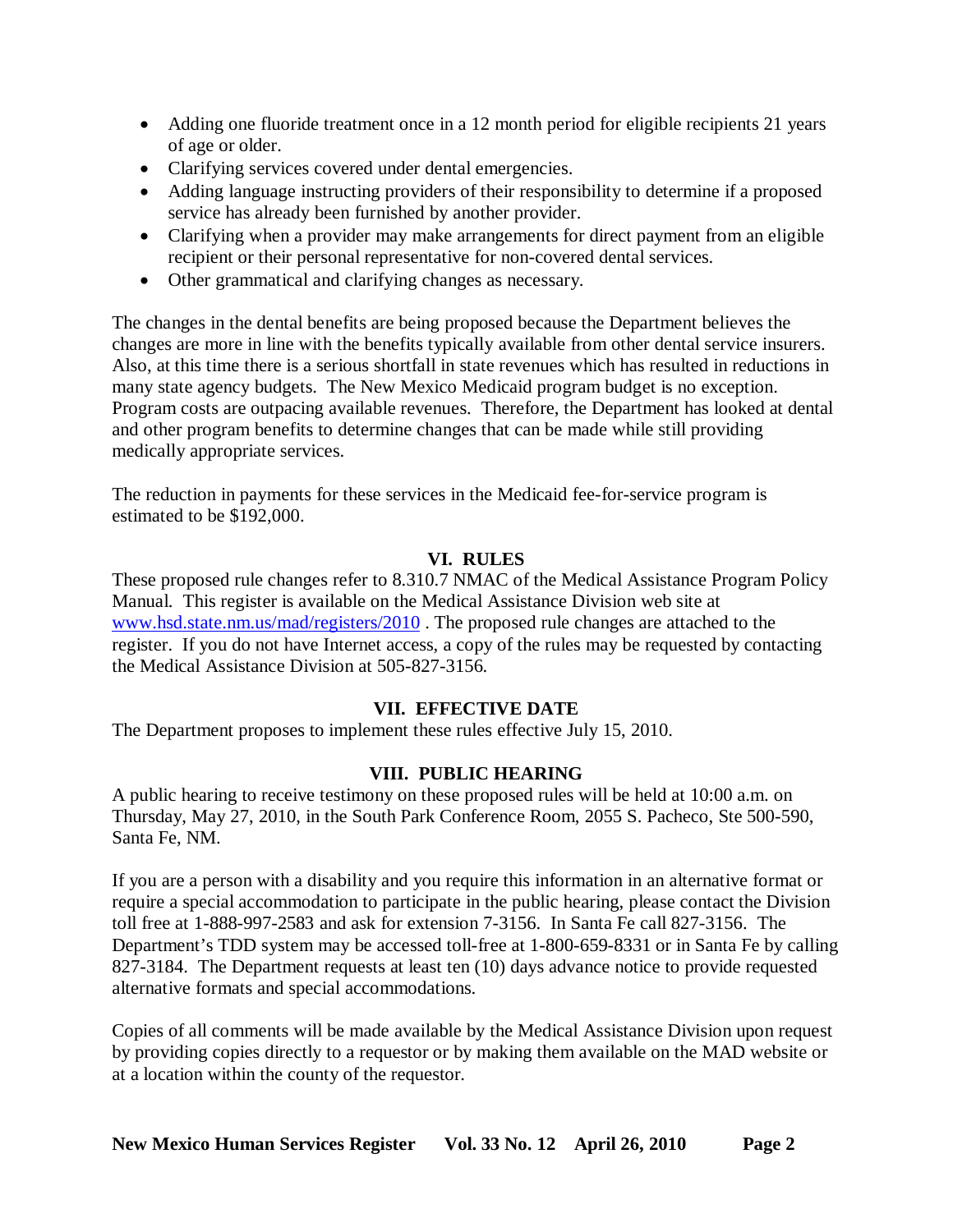## **IX. ADDRESS**

Interested persons may address written or recorded comments to:

Kathryn Falls, Secretary Human Services Department P.O. Box 2348 Santa Fe, New Mexico 87504-2348

These comments must be received no later than 5:00 p.m. on May 27, 2010. Written and recorded comments will be given the same consideration as oral comments made at the public hearing. Interested persons may also address comments via electronic mail to: [Magdalena.Romero@state.nm.us.](mailto:Magdalena.Romero@state.nm.us)

## **X. PUBLICATIONS**

Publication of these rules approved by:

KATHRYN FALLS, SECRETARY HUMAN SERVICES DEPARTMENT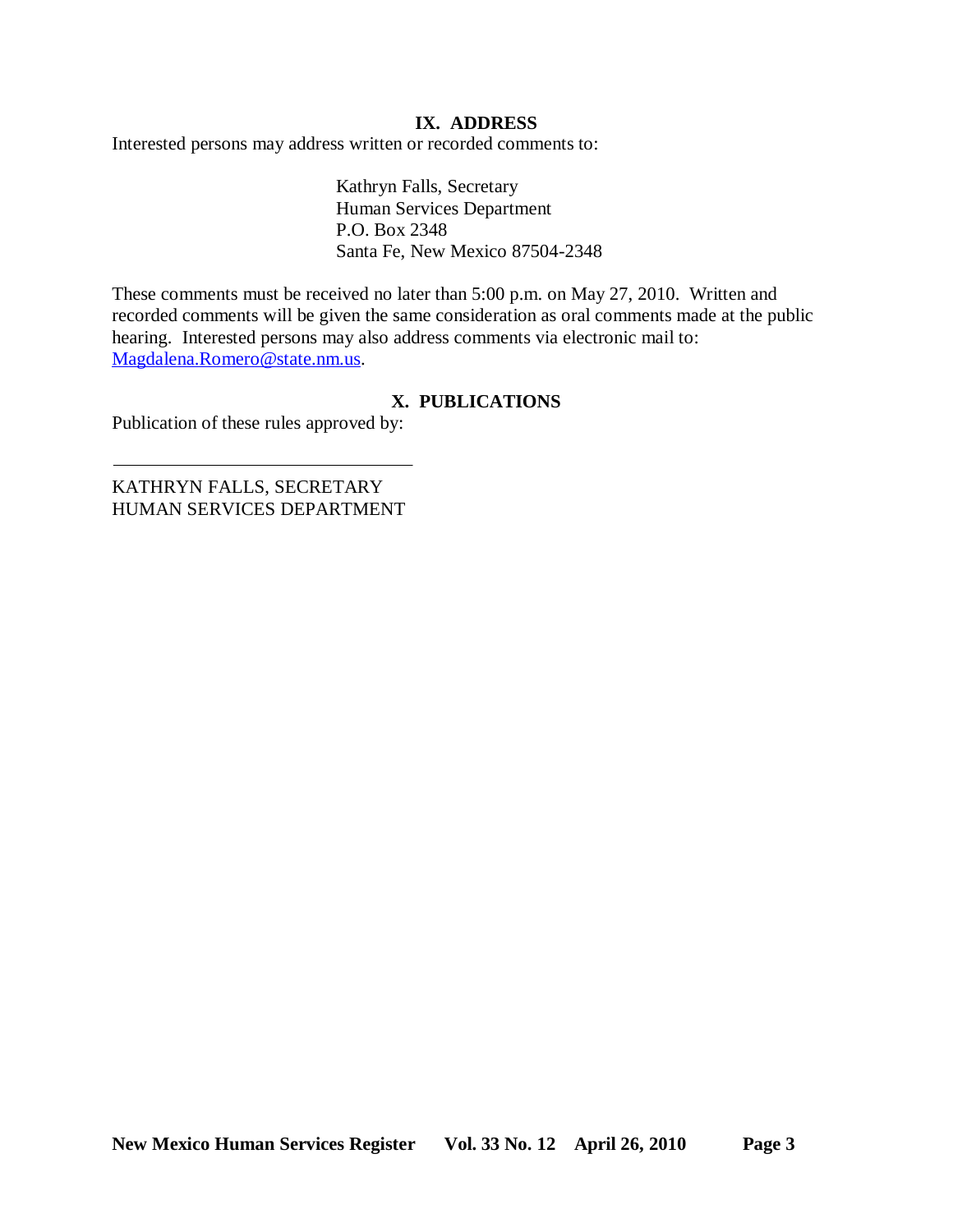## **TITLE 8 SOCIAL SERVICES CHAPTER 310 HEALTH CARE PROFESSIONAL SERVICES PART 7 DENTAL SERVICES**

**8.310.7.1 ISSUING AGENCY:** New Mexico Human Services Department (HSD). [1/1/95; 8.310.7.1 NMAC - Rn, 8 NMAC 4.MAD.000.1, 10/1/02; A, 7/15/10]

**8.310.7.3 STATUTORY AUTHORITY:** The New Mexico medicaid program [is] and other health care programs are administered pursuant to regulations promulgated by the federal department of health and human services under Title XIX of the Social Security Act as amended [and by the state human services department <del>pursuant to state statute</del>] <u>or by state statute</u>. See NMSA 1978, Sections 27-2-12 et seq. [<del>(Repl. Pamp. 1991)</del>]. [1/1/95; 8.310.7.3 NMAC - Rn, 8 NMAC 4.MAD.000.3, 10/1/02; A, 7/15/10]

**8.310.7.5 EFFECTIVE DATE:** February 1, 1995, unless a later date is cited at the end of a section. [1-1-95, 2-1-95; 8.310.7.5 NMAC - Rn, 8 NMAC 4.MAD.000.5, 10/1/02; A, 7/15/10]

**8.310.7.6 OBJECTIVE:** [The objective of these regulations is to provide policies for the service portion of the New Mexico medicaid program. These policies describe eligible providers, covered services, noncovered services, utilization review, and provider reimbursement.] The objective of this rule is to provide instructions for the service portion of the New Mexico medicaid program.

[1/1/95, 2/1/95; 8.310.7.6 NMAC - Rn, 8 NMAC 4.MAD.000.6, 10/1/02; A, 7/15/10]

**8.310.7.8 MISSION STATEMENT:** [The mission of the New Mexico medical assistance division (MAD) is to maximize the health status of medicaid-eligible individuals by furnishing payment for quality health services at levels comparable to private health plans.] To reduce the impact of poverty on people living in New Mexico and to [2/1/95; 8.310.7.8 NMAC - Rn, 8 NMAC 4.MAD.002, 10/1/02; A, 7/15/10] assure low income and disabled individuals in New Mexico equal participation in the life of their communities.

**8.310.7.9 DENTAL SERVICES:** Dental services are covered as an optional medical service [for New Mexico medicaid program (medicaid) recipients] for medical assistance division (MAD) eligible recipients. Dental services are defined as those diagnostic, preventive or corrective procedures to the teeth and associated structures of the oral cavity furnished by, or under the supervision of, a dentist that affect the oral or general health of the recipient [42 CFR Section 440.100(a)]. [Medicaid] MAD also covers dental services, dentures and special services for recipients who qualify for services under the early and periodic screening, diagnosis and treatment (EPSDT) program [42 CFR Section 440.120(3)(b); 42 CFR Section 441.55(c)(2). This section describes covered dental services, service requirements, covered services, service restrictions and general reimbursement methodology.]  $42$ CFR Section 441.55.

[2/1/95; 8.310.7.9 NMAC - Rn, 8 NMAC 4.MAD.716, 10/1/02; A, 7/15/10]

#### **8.310.7.10 ELIGIBLE PROVIDERS:**

A. [Upon approval of New Mexico medical assistance program provider participation agreements by the New Mexico human services department, medical assistance division (HSD/MAD) or its designee, individuals and those in professional corporations, associations or other types of group dental practices licensed to practice dentistry are eligible to participate as medicaid dental providers.] Health care to New Mexico MAD eligible recipients is furnished by a variety of providers and provider groups. The reimbursement and billing for these services is administered by MAD. Upon approval of a New Mexico MAD provider participation agreement by MAD or its designee, licensed practitioners of facilities that meet applicable requirements are eligible to be reimbursed for furnishing covered services to eligible recipients. A provider must be enrolled before submitting a claim for payment to the MAD claims processing contractors. MAD makes available on the HSD/MAD website, on other program-specific websites, or in hard copy format, information necessary to participate in health care programs administered by HSD or its authorized agents, including program rules, billing instruction, utilization review instructions, and other pertinent materials. When enrolled, a provider receives instruction on how to access these documents. It is the provider's responsibility to access these instructions, to understand the information provided and to comply with the requirements. The provider must contact HSD or its authorized agents to request hard copies of any program rules manuals, billing and utilization review instructions and other pertinent material, and to obtain answers to questions related to the material or not covered by the material. To be eligible for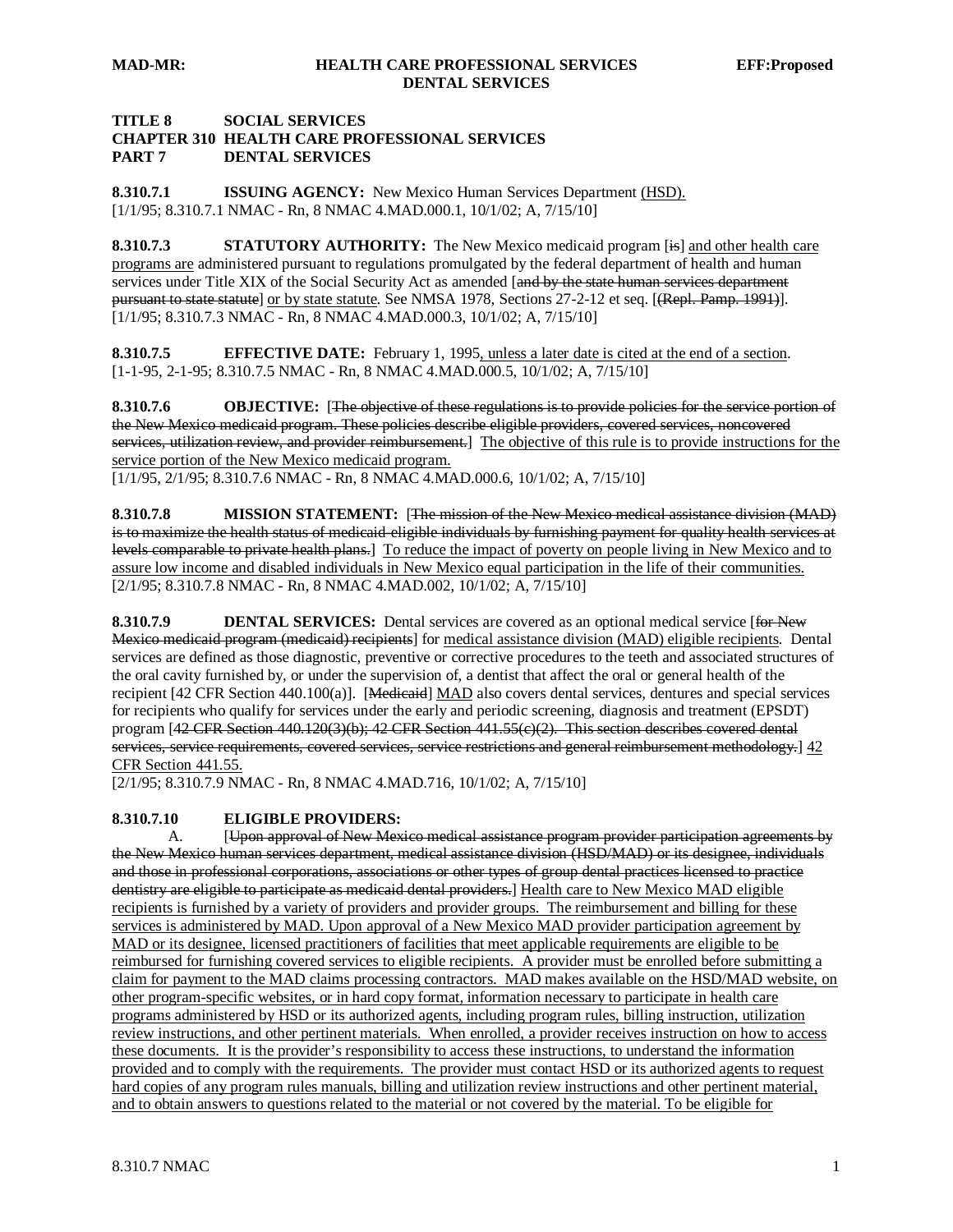reimbursement, a provider must adhere to the provisions of the MAD provider participation agreement and all applicable statutes, regulations, and executive orders. MAD or its selected claims processing contractor issues payments to a provider using electronic funds transfer (EFT) only. Providers must supply necessary information in order for payment to be made. Eligible providers include:

 (1) Dental hygienists certified for collaborative practice as defined by NMSA 1978 Section 61-5A-4(D&E) may be enrolled to provide any of those services specified for collaborative practice dental hygienists in 8.310.7.12 NMAC. Certified collaborative practice dental hygienists must be in good standing with the New Mexico board of dental health care and the New Mexico dental hygienist committee and must verify their current certificate with the New Mexico board of dental health care annually.

 $\begin{bmatrix} 1 & 1 \\ 1 & 1 \end{bmatrix}$ (2) Certified collaborative practice dental hygienists must be in good standing with the New Mexico board of dental health care and the New Mexico dental hygienist committee and must reverify their certificate with the New Mexico board of dental health care annually. ]

 $\mathbb{R}^n$  and  $\mathbb{R}^n$ (3)] (2) Individuals who are licensed and those in professional corporations, associations or other types of group dental practices licensed to practice dentistry are eligible to participate as medicaid dental providers.

 $B<sub>r</sub>$ [Once enrolled, providers receive a packet of information; including Medicaid program policies, billing instructions, utilization review instructions, and other pertinent material from HSD/MAD or its designee. Providers are responsible for ensuring that they have received these materials and for updating them as new materials are received from HSD/MAD or its designee.] When services are billed to and paid by a coordinated [2/1/95; 8.310.7.10 NMAC - Rn, 8 NMAC 4.MAD.716.1 & A, 10/1/02; A, 11/1/06; A, 7/15/10] services contractor authorized by HSD, the provider must also enroll as a provider with the coordinated services contractor and follow that contractor's instructions for billing and for authorization of services.

#### **8.310.7.11 PROVIDER RESPONSIBILITIES:**

[A. Providers who furnish services to medicaid recipients must comply with all specified medicaid participation requirements. See Part 8.302.1 NMAC, *General Provider Policies*.

B. Providers must verify that individuals are eligible for medicaid at the time services are furnished and determine if medicaid recipients have other health insurance.

C. Providers must maintain records which are sufficient to fully disclose the extent and nature of the services furnished to recipients. See Part 8.302.1 NMAC, *General Provider Policies*, for documentation requirements.]

A. A provider who furnishes services to a MAD eligible recipient must comply with all federal and state laws, regulations and executive orders relevant to the provision of services as specified in the MAD provider participation agreement. A provider also must conform to MAD program rules and instructions as specified in the provider rules manual and its appendices, and program directions and billing instructions, as updated. A provider is also responsible for following coding manual guidelines and centers for medicaid and medicare services (CMS) correct coding initiatives, including not improperly unbundling or upcoding services. When services are billed to and paid by a coordinated services contractor authorized by HSD, the provider must follow that contractor's instructions for billing and for authorization of services.

B. A provider must verify that an individual is eligible for a specific health care program administered by the HSD and its authorized agents, and must verify the eligible recipient's enrollment status at the time services are furnished. A provider must determine if an eligible recipient has other health insurance. A provider must maintain records that are sufficient to fully disclose the extent and nature of the services provided to an eligible recipient. See 8.302.1 NMAC, *General Provider Policies.*

C. Services must be provided within the scope of practice, licensure and must be in compliance with the statues, rules and regulations of the applicable practice act.

[2/1/95; 8.310.7.11 NMAC - Rn, 8 NMAC 4.MAD.716.2, 10/1/02; A, 7/15/10]

**8.310.7.12 COVERED SERVICES AND SERVICE LIMITATIONS:** [Medicaid] MAD covers the following types of dental services with the specified limitations.

A. **Emergency services:** [Medicaid] MAD covers emergency care for all eligible recipients. "Emergency" care is defined as services furnished when immediate treatment is required to control hemorrhage, relieve pain or eliminate acute infection. For eligible recipients under the age of 21 years care includes operative procedures necessary to prevent pulpal death and the imminent loss of teeth, and treatment of injuries to the teeth or supporting structures, such as bone or soft tissue contiguous to the teeth.

(1) Routine restorative procedures and root canal therapy are not emergency procedures.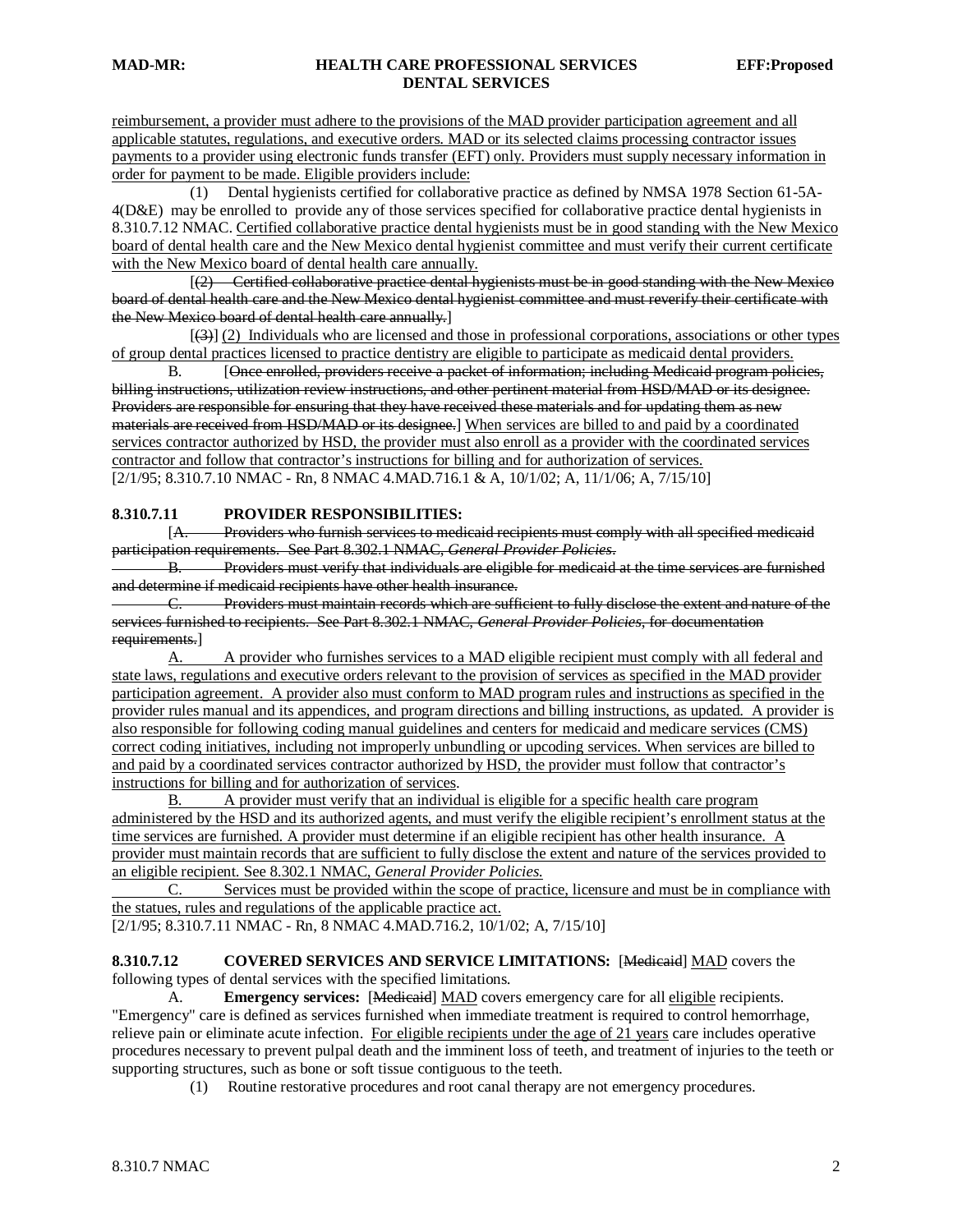#### **MAD-MR: HEALTH CARE PROFESSIONAL SERVICES EFF:Proposed DENTAL SERVICES**

 (2) Prior authorization requirements are waived for emergency care, but the claims can be reviewed prior to payment to confirm that an actual emergency existed at the time of service.

B. **Diagnostic services:** [Medicaid] MAD coverage for diagnostic services is limited to the following:

 $\begin{bmatrix} 1 & 1 \\ 1 & 1 \end{bmatrix}$  $(1)$  for recipients under twenty-one  $(21)$  years of age, diagnostic services are limited to one clinical oral examination every six (6) months; medicaid covers one additional clinical oral examination by a second dental provider for recipients under twenty-one (21) years of age; for recipients twenty-one (21) years of age and over, coverage is limited to one clinical oral examination per year; and

 (2) Medicaid covers emergency oral examinations which are performed as part of an emergency service to relieve pain and suffering.]

(1) for an eligible recipient under 21 years of age, diagnostic services are limited to one clinical oral examination every six months and upon referral one additional clinical oral examination by a different dental provider every six months;

(2) one clinical oral examination every 13 months for an eligible recipient 21 years and over; and

 (3) MAD covers emergency oral examinations which are performed as part of an emergency service to relieve pain and suffering.

C. **Radiology services**: [ Medicaid] MAD coverage of radiology services is limited to the following:

(1) [ One (1) intraoral complete series every three (3) years per recipient. This series includes

bitewing x rays. Collaborative practice dental hygienists may provide this service.] One intraoral complete series every 60 months per eligible recipient. This series includes bitewing  $-x$ -rays.<br>(2) Additional bitewing x-rays once every [<del>twelve (12)</del>] 12 mon

(2) Additional bitewing x-rays once every  $[\text{twelve}(12)]$  12 months per eligible recipient. [Collaborative practice dental hygienists may provide this service.]

 (3) Panoramic films performed can be substituted for an intraoral-complete series, which is limited to one every [three (3) years] 60 months per eligible recipient. [Collaborative practice dental hygienists may provide this service. ]

D. **Preventive services:** [Medicaid] MAD coverage of preventive services is subject to certain limitations.

 (1) **Prophylaxis:** [ Medicaid covers one prophylaxis service per recipient every six (6) months for recipients under twenty-one (21) years of age. For recipients twenty-one (21) years of age or older, medicaid covers one prophylaxis per recipient per year. Medicaid covers one prophylaxis service per recipient every six (6) months for recipients twenty-one (21) years of age or older who have developmental disabilities as defined in 8.314.5.12 NMAC, *Eligible Recipients*. Collaborative practice dental hygienists may provide this service after diagnosis by a dentist]. MAD covers for an eligible recipient under the age of 21 years, one prophylaxis service every six months. MAD covers for an eligible recipient 21 years of age or older who has a developmental disability as defined in 8.314.12 NMAC, *Eligible Recipients*, one prophylaxis service every six months. For an individual 21 years of age or older without a developmental disability as defined in 8.314.12 NMAC, *Eligible Recipients*, MAD covers one prophylaxis service once in a 12 month-period.

 (2) **Fluoride treatment:** [ Medicaid covers one fluoride treatment per recipient per provider every six (6) months furnished in the office to recipients under twenty-one (21) years of age. For recipients twenty-one (21) years of age or older, medicaid does not reimburse providers for fluoride treatments unless it is deemed medically necessary by MAD or its designee. Collaborative practice dental hygienists may provide this service.] MAD covers for an eligible recipient under the age of 21 years, one fluoride treatment every six months. For an individual 21 years of age or older. MAD covers one fluoride treatment once in a 12-month period.

 (3) **Molar sealants:** [ Medicaid only covers sealants for permanent molars for recipients under twenty-one (21) years of age. Each eligible recipient can receive one treatment per tooth every five (5) years. Medicaid does not cover sealants when an occlusal restoration has been completed on the tooth. Replacement of a sealant within the five (5)-year periods requires prior authorization. Collaborative practice dental hygienists may provide this service after diagnosis by a dentist.] MAD only covers for an eligible recipient under the age of 21 years, sealants for permanent molars. Each eligible recipient can receive one treatment per tooth every 60 months. MAD does not cover sealants when an occlusal restoration has been completed on the tooth. Replacement of a sealant within the 60-month period requires a prior authorization. For an individual 21 years of age or older, MAD does not reimburse sealant services.

 (4) **Space maintenance:** [ Medicaid covers fixed unilateral and fixed bilateral space maintainers (passive appliances).] MAD covers for an eligible recipient under the age of 21 years fixed unilateral and fixed bilateral space maintainers (passive appliances). For an individual 21 years of age or older, MAD does not reimburse for space maintenance services.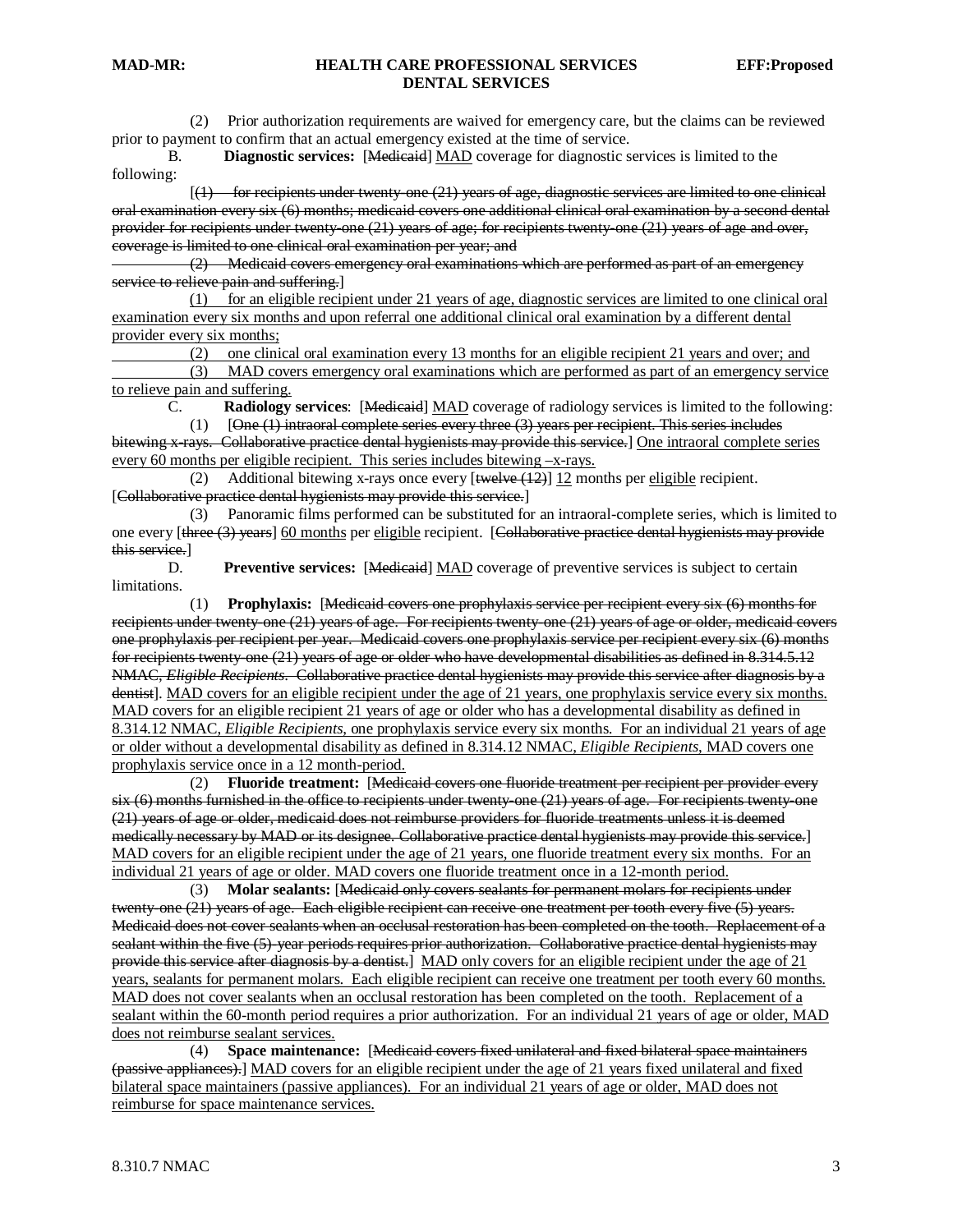#### **MAD-MR: HEALTH CARE PROFESSIONAL SERVICES EFF:Proposed DENTAL SERVICES**

E. **Restorative services:** [**Medicaid**] **MAD** covers the following restorative services:

- (1) amalgam restorations (including polishing) on permanent and deciduous teeth;
- (2) resin restorations for anterior and posterior teeth;
- (3) one prefabricated stainless steel crown per permanent or deciduous tooth;
- (4) one prefabricated resin crown per permanent or deciduous tooth; and
- (5) one recementation of a crown or inlay.

F. **Endodontic services:** [Medicaid] MAD covers therapeutic pulpotomy for [recipients] an eligible recipient if performed on a primary or permanent tooth and no periapical lesion is present on a radiograph.

G. Periodontic services: [Medicaid] MAD covers for an eligible recipient certain periodontics surgical, non-surgical and other periodontics services subject to certain limitations:

 (1) collaborative practice dental hygienists may provide periodontal scaling and root planning, per quadrant after diagnosis by a dentist; and

 (2) collaborative practice dental hygienists may provide periodontal maintenance procedures with prior authorization.

H. **Removable prosthodontic services:** [Medicaid covers two denture adjustments per calendar year per recipient.] MAD covers two denture adjustments per every 12 months per an eligible recipient. MAD also covers repairs to complete and partial dentures.

I. **Fixed prosthodontics services:** [Medicaid] MAD covers one recementation of a fixed bridge.

J. **Oral surgery services:** [ Medicaid] MAD covers the following oral surgery services:

 (1) **simple and surgical extractions for [ all recipients:] an eligible recipient:** coverage includes local anesthesia and routine post-operative care; "erupted surgical extractions" are defined as extractions requiring elevation of mucoperiosteal flap and removal of bone, [and/or] or section of tooth and closure;

(2) autogenous tooth reimplantation of a permanent tooth for [<del>recipients</del>] an eligible recipient under [twenty one  $(21)$ ]  $21$  years of age; and

(3) incision and drainage of an abscess for [all recipients] an eligible recipient.

K. **Adjunctive general services:** [Medicaid] MAD covers emergency palliative treatment of dental pain for [all recipients] an eligible recipient. [Medicaid] MAD covers general anesthesia and intravenous sedation for [medicaid recipients] an eligible recipient. Documentation of medical necessity must be available for review by MAD or its designee. [Medicaid] MAD covers nitrous oxide analgesia for [recipients] an eligible recipient under  $[$ twenty-one  $(21)$   $(21)$  years of age. For an individual 21 years of age or older, MAD does not reimburse for nitrous oxide analgesia.

[2/1/95; 8.310.7.12 NMAC - Rn, 8 NMAC 4.MAD.716.3 & A. 10/1/02; A, 7/1/04; A, 11/1/06; A, 7/15/10]

8.310.7.13 **PRIOR AUTHORIZATION AND UTILIZATION REVIEW:** [Dental services are subject to utilization review for medical necessity and program compliance. These reviews can be performed before services are furnished, after services are furnished and before payment is made, after payment is made, or at any point in the service or payment process. See Part 8.302.5 NMAC, *Prior Authorization and Utilization Review*. Once enrolled, providers receive utilization review instructions and documentation forms which assist in the receipt of prior authorization and claims processing from HSD/MAD or its designee.] All MAD services are subject to utilization review for medical necessity and program compliance. Reviews can be performed before services are furnished, after services are furnished, and before payment is made, or after payment is made. See 8.302.5 NMAC, *Prior Authorization and Utilization Review*. Once enrolled, a provider receives instructions on how to access utilization review documents necessary for prior approval and claims processing.

A. **Prior authorization:** [Medicaid] MAD covers certain services, including some diagnostic, preventive, restorative, endodontic, periodontic, removable prosthodontics, maxillofacial prosthetic, oral surgery, and orthodontic services only when prior authorization is received from MAD or its designee. [Medicaid] MAD covers medically necessary orthodontic services to treat handicapping malocclusions for [recipients] an eligible recipient under [twenty one (21)] 21 years of age with prior authorization.

B. **Eligibility determination:** Prior authorization of services does not guarantee that individuals are eligible for [<del>Medicaid</del>] <u>MAD services</u>. [<del>Dental providers must verify that individuals are eligible for medicaid at the</del> time services are furnished and determine if medicaid recipients have other health insurance.] A dental provider must verify that an individual is eligible for medicaid or other health care programs. A provider must verify that an individual is eligible for a specific program at the time services are furnished and must determine if the eligible recipient has other health insurance.<br>C. **Reconsideration:** 

C. **Reconsideration:** [ Providers or recipients who are dissatisfied with a utilization review decision or action can request a re-review and a reconsideration.] A provider who disagrees with prior authorization denials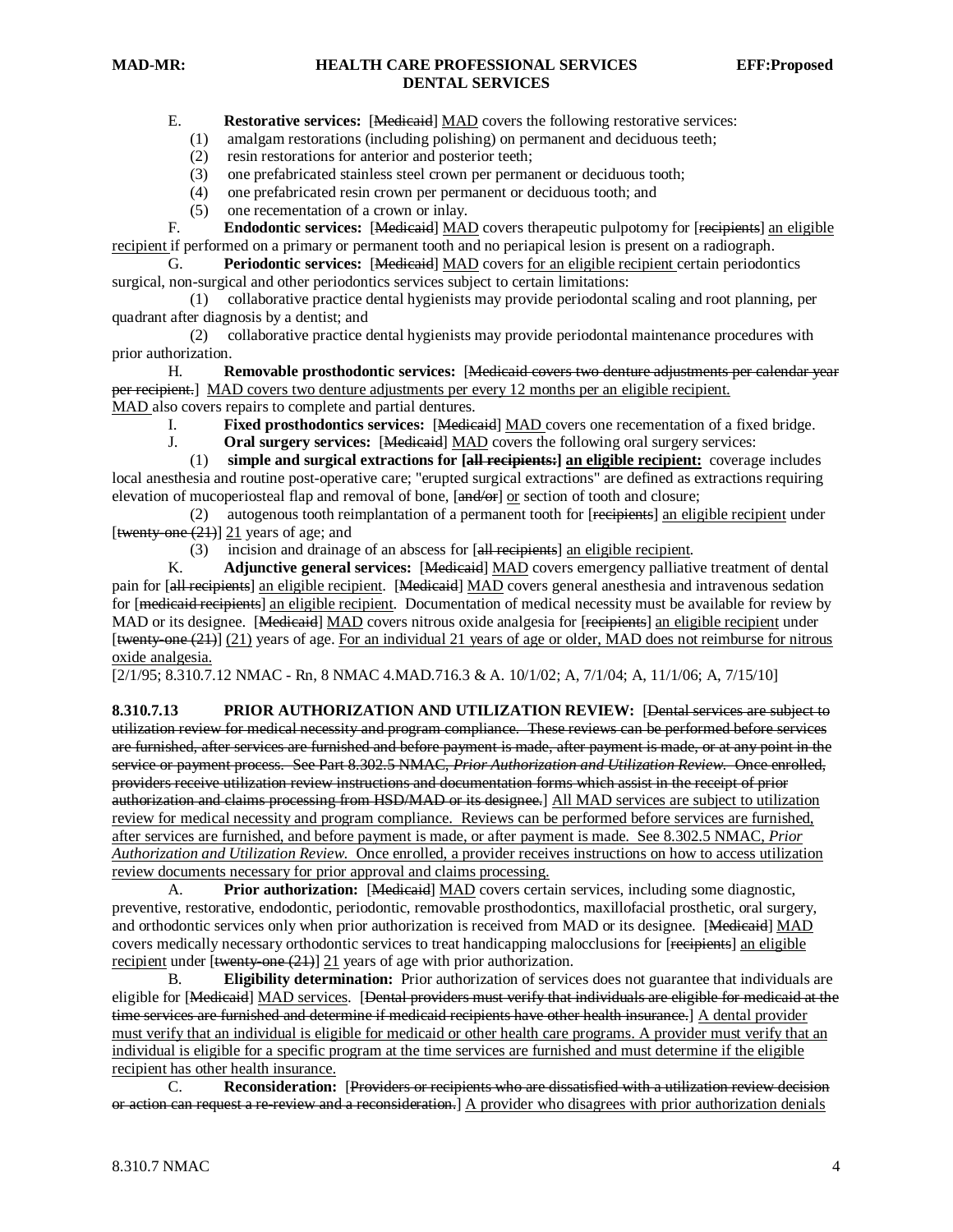or other review decisions can request a re-review and a reconsideration. See Part 8.350.2 NMAC, *Reconsideration of Utilization Review Decisions*.

[2/1/95; 8.310.7.13 NMAC - Rn, 8 NMAC 4.MAD.716.4, 10/1/02; A, 7/1/04; A, 11/1/06; A, 7/15/10]

**8.310.7.14 HOSPITAL CARE:** [Medicaid] MAD covers dental services normally furnished in an office setting if they are performed in an inpatient hospital setting only with prior authorization, unless one  $[\frac{(1)}{2}]$  of the following conditions exist:

A. the eligible recipient is under [twenty-one (21)] 21 years of age; or

B. the eligible recipient under 21 years of age has a documented medical condition for which hospitalization for even a minor procedure is medically justified;

C. any service which requires prior authorization in an outpatient setting must be prior authorized if performed in an inpatient hospital.

[2/1/95; 8.310.7.14 NMAC - Rn, 8 NMAC 4.MAD.716.5, 10/1/02; A, 11/1/06; A, 7/15/10]

**8.310.7.15 NONCOVERED SERVICES:** Dental services are subject to the limitations and coverage restrictions, which exist for other [medicaid] MAD services. See Part 8.301.3 NMAC, *General Noncovered*  Services. [Medicaid] MAD does not cover the following specific dental services:

 $A<sub>l</sub>$ **Surgical trays:** Surgical trays are considered part of the surgical procedure. [Medicaid] MAD does not reimburse separately for trays;

 $B<sub>r</sub>$ **Sterilization of dental instruments and equipment: ]** Sterilization is considered part of the dental procedure and is not reimbursed separately for sterilization.

C. oral preparations, including topical fluorides dispensed to [recipients] an eligible recipient for home use;<br>D.

D. permanent fixed bridges [for recipients twenty-one (21) years of age and over];

- E. procedures, appliances or restorations solely for aesthetic, or cosmetic purposes;
- F. procedures for desensitization, re-mineralization or tooth bleaching;
- G. occlusal adjustments, disking, overhang removal or equilibration;
- H. mastique or veneer procedures;
- I. treatment of TMJ disorders, bite openers and orthotic appliances;
- J. services furnished by non-certified dental assistants, such as radiographs;
- K. implants and implant-related services; or
- L. removable unilateral cast metal partial dentures.

[2/1/95; 8.310.7.15 NMAC - Rn, 8 NMAC 4.MAD.716.6, 10/1/02; A, 7/15/10]

### **8.310.7.17 REIMBURSEMENT:**

A. Dental providers must submit claims for reimbursement on the dental claim form. See Part 8.302.2 NMAC, *Billing for Medicaid Services*. [Upon enrolled, providers receive information on billing, documentation requirements, and claims processing from HSD/MAD or its designee.

B. Reimbursement for dental covered services is made at the lesser of the following: ] Upon enrollment, a provider receives instructions on documentation, billing, and claims processing. Reimbursement to a provider for covered services is made at the lesser of the following:

[( 1) the provider's billed charge; or

(2) the MAD fee schedule for the specific service or procedure;

(3) the provider's billed charge must be their usual and customary charge for services;

 (4) "usual and customary charge" refers to the amount which the individual provider charges the general public in the majority of cases for a specific procedure or service. ]

(1) the billed charge which must be the provider's usual and customary charge for service; "usual and customary charge" refers to the amount which the individual provider charges the general public in the majority of cases for a specific procedure or service; or

(2) the MAD fee schedule for the specific service or procedure.

[2/1/95; 8.310.7.17 NMAC - Rn, 8 NMAC 4.MAD.716.8, 10/1/02; A, 11/1/06; A, 7/15/10]

#### **8.310.7.18 REIMBURSEMENT RESTRICTIONS:**

A. **Services performed in violation of dental rules:** [Providers are] A provider is not reimbursed for services performed in violation of the New Mexico Dental Health Care Act, or the rules of the New Mexico